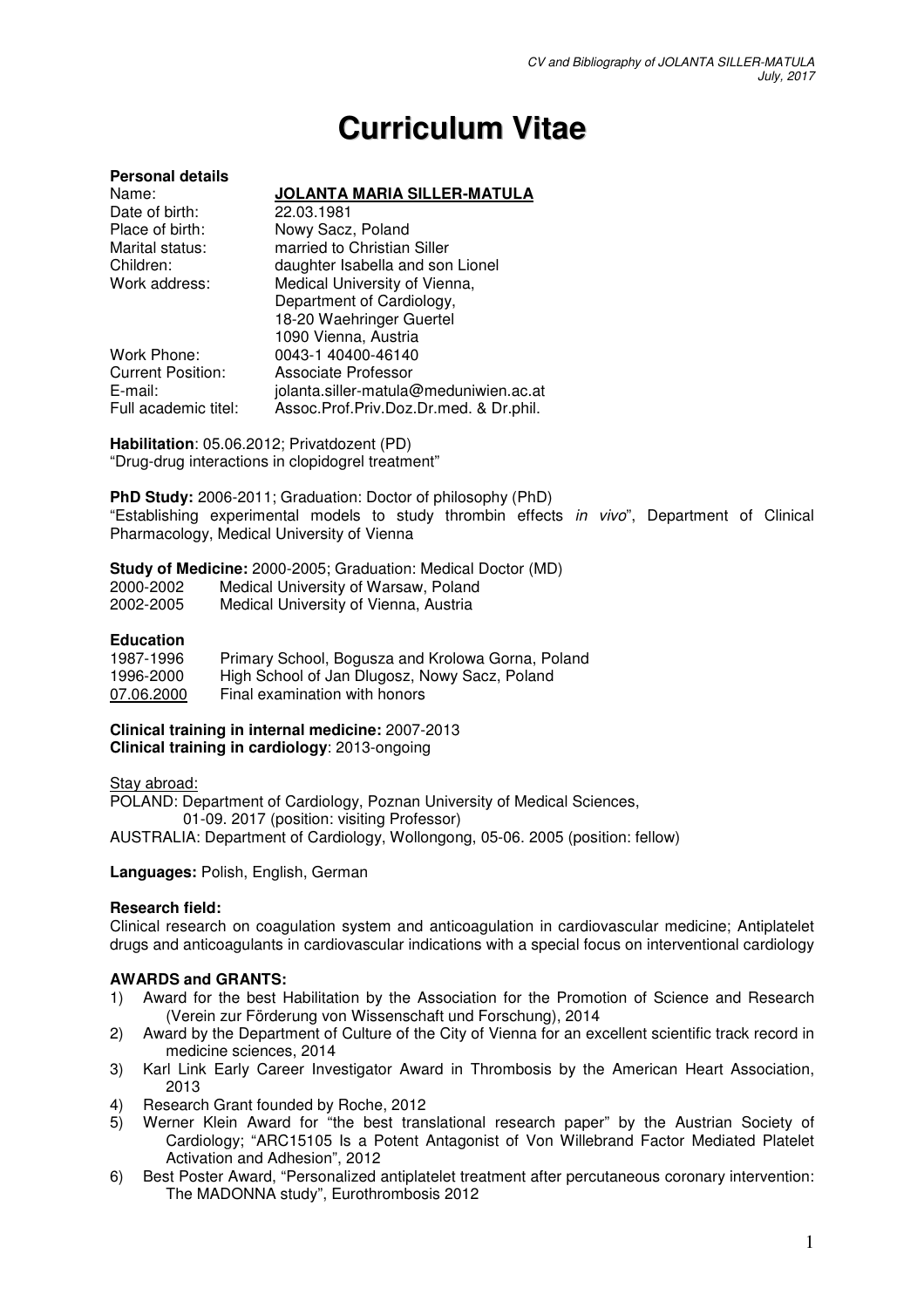- 7) Research Grant by the Austrian Society of Cardiology, 2012
- 8) Second prize in the category "best clinical paper" by the Austrian Society of Cardiology; "Phenotyping versus Genotyping for Prediction of Clopidogrel Efficacy and Safety: the PEGASUS-PCI study", 2012
- 9) Dr. Maria Schaumayer Award for the PhD Thesis, 2011
- 10) Science Slam Champion, Vienna 2010
- 11) Travel Award by the Vienna Science and Technology Fund, Euro Science Open Forum, Turin, Italy 2010
- 12) Researcher of the Month, Medical University of Vienna, 2009
- 13) First prize in the category "best clinical paper" by the Austrian Society of Cardiology; "Calciumchannel blockers reduce the antiplatelet effect of clopidogrel", 2009
- 14) Best Poster Award; "Effects of pantoprazole and esomeprazole on platelet inhibition by clopidogrel", Conference of the Society of Thrombosis and Haemostasis, 2009
- 15) Travel Award by the British Council, Euro Science Open Forum, Barcelona 2008
- 16) Travel Award by the Austrian Research Association, Scientific Sessions of the American Heart Association, New Orleans, 2008
- 17) Ebrantil Congress Award, Munich 2008
- 18) Austrian Radio Award and Second Prize of Jury in the FameLab, 2008
- 19) Research Grant, Austrian Nationalbank (Nr. 12565), 2007
- 20) Achievement Award, Medical University of Vienna, 2004
- 21) Research Grant, Medical University of Vienna, 2004
- 22) Achievement Award, Polish Ministry of Health, 2003
- 23) Erasmus Scholarship, Medical University of Vienna, 2003
- 24) Achievement Award, Polish Ministry of Health, 2003
- 25) Best Abstract Award, "The air microflora of swimming pools using different methods of water disinfection", Scientific Conference, Gdansk, Poland, 2002
- 26) Achievement Award, Medical University of Warsaw, 2001
- 27) Second Prize in the Academic Competition in Anatomy Scapula Aurea, Medical University of Warsaw, 2001

# **POSITIONS:**

- 1) 2016-ongoing: Nucleus member of the Working Group of Thrombosis of the European Society of **Cardiology**
- 2) 2014-2016: National Leader of the Working Group "Cardiologists of tomorrow", Austrian Society of Cardiology
- 3) 2012-2014: National Co-Leader of the Working Group "Cardiologists of tomorrow", Austrian Society of Cardiology
- 4) 2012-2016: Member of the Works Committee, Medical University of Vienna
- 5) 2013-ongoing: Member of the Curriculum Committee for Medical Education, Medical University of Vienna
- 6) 2008-ongoing: Nucleus member of the Working Group of Cardiovascular Biology and Thrombosis Research of the Austrian Society of Cardiology

## **MEMBERSHIP:**

- 1) Austrian Society of Cardiology: Working Group "Cardiologists of tomorrow", Working Group of Cardiovascular Biology and Thrombosis Research
- 2) European Society of Cardiology: Working Group on Thrombosis, Acute Cardiovascular Care Association, European Association of Percutaneous Cardiovascular Interventions (EAPCI)
- 3) Austrian Association of Internal Medicine

**Experience with Clinical Trials:** GCP Training: 2006 Berlin, 2007 Vienna, Sub-Investigator since 2006: cardiovascular drugs (phase I, II, III) and vaccination trials (phase I, II, III), Principle Investigator since 2011: antiplatelet agents (phase III and IV).

**REVIEWER of:** Journal of the American Medical Association; European Heart Journal; British Medical Journal; Circulation; Canadian Medical Association Journal; Journal of Internal Medicine; Heart; American Journal of Cardiology; American Heart Journal; Journal of Thrombosis & Haemostasis; Thrombosis & Haemostasis; Thrombosis Research; Platelets; Hämostaseologie; Plos One; Cardiovascular Diabetology; British Journal of Clinical Pharmacology; Expert Opinion on Drug Safety; Expert Opinion on Pharmacotherapy; International Journal of Clinical Pharmacology and Therapeutics; Biochemical Pharmacology; Current Medical Research and Opinion; American Journal of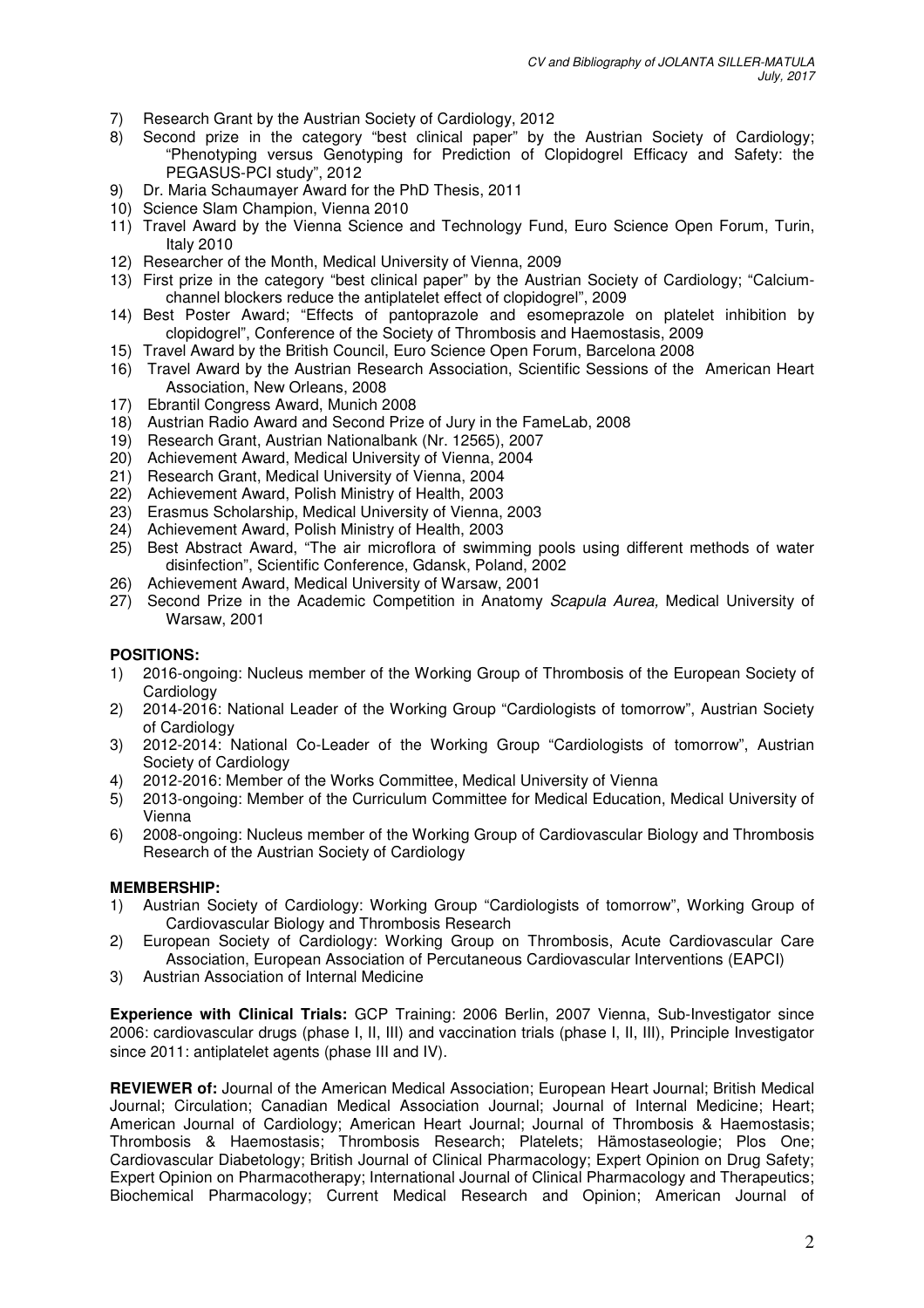Gastroenterology; Journal of Clinical Gastroenterology; Inflammation Research; Vascular Pharmacology; Clinical Pharmacology & Therapeutics

**OUTREACH:** Paint your PhD 2012; Long nigh of science, Vienna 2012; Jury in FameLab 2012, Vienna; Haemophilia-feel good day, Vienna 2010; SciComm, Vienna 2010; Science Slam, Vienna 2010; Science Salon, Vienna 2010; Euro Science Open Forum, Turin, 2010; Euro Science Open Forum, Barcelona, 2008; Beautiful Science Networking Event, Istanbul 2008; FameLab, Vienna, 2008

#### **INVITED LECTURES on national and international conferences and scientific meetings:**

- 1) "Heart failure subtype and thromboembolic risk in patients with atrial fibrillation", TEAM in Atrial Fibrillation Meeting, Windsor, UK, 2017
- 2) "Switching strategies for P2Y12 receptor inhibitors practical considerations",  $10<sup>th</sup>$  International Cardiovascular Research Meeting, Bydgoszcz, Poland, 2017
- 3) "How to read clinical articles: translating data into actual clinical practice", Course in career development, Poznan University of Medical Sciences, Poznan, Poland, 2017
- 4) "Antiplatelet treatment strategies in the acute phase of myocardial infarction", Annual Scientific Meeting of the HCP Hospital, Poznan, Poland 2017
- 5) "Controversy in treatment with antithrombotic agents", Scientific Meeting of the Poznan Section of the Polish Society of Cardiology, Poznan, Poland, 2017
- 6) "Antiplatelet treatment in the prehospital phase for an acute coronary syndrome", Meeting for the emergency medical teams, Poznan, Poland, 2017
- 7) "Platelet reactivity testing is there a clinical relevance?",  $21<sup>st</sup>$  Congress of the European Haematology Association, Copenhagen, Denmark, 2016
- 8) "Controversy of antiplatelet therapies?" Autumn cardiology meeting, Poznan, Poland 2016
- 9) "Platelet inhibitors: indications, characteristics, platelet function testing", Intensive course in haemosteseology, Vienna, Austria, 2016
- 10) "Cangrelor Replacement for the GPIIb/IIIa Inhibitors?", Cardiology Live Conference, Vienna, Austria, 2016
- 11) "NSTE-ACS: which antiplatelet drug for whom?", Conference of the Austrian Cardiac Society, Salzburg, Austria, 2016
- 12) Genetic profiling for patients under dual antiplatelet therapy: does it make sense?" Conference of the European Society of Cardiology, London, UK, 2015
- 13) "When do we need platelet function testing", Intensive course in haemosteseology, Vienna, Austria, 2015
- 14) "Pre-treatment with P2Y12 receptors inhibitors in ACS", Seminars in emergency medicine, Vienna, Austria, 2015
- 15) "Optimal duration of antiplatelet therapy", Seminars for cardiologists of tomorrow, Salzburg, Austria, 2015
- 16) "Assessment of clinical efficacy of antiplatelet agents in patients with acute coronary syndrome", 59th Annual Meeting of the Society of Thrombosis and Haemostasis Research, Düsseldorf, Germany 2015
- 17) "Pheno- and genotyping for prediction of antiplatelet drug safety and efficacy", Annual Conference of the Society of Cardiology, Patras, Greece, 2015
- 18) "6-month antiplatelet treatment is sufficient-contra", Conference of the Austrian Cardiac Society, Salzburg, Austria, 2015
- 19) "Pre-treatment with antiplatelet agents in NSTEMI-contra", Advisory Board Meeting, Vienna, Austria, 2015
- 20) "Monitoring of antiplatelet agents", 1st Annual Congress of the European Society of Vascular Medicine, Potsdam, Germany, 2015
- 21) Platelet function testing and genetic profiling Update 2014" Seminars in Cardiology, Vienna, Austria, 2014
- 22) "Cardiac health for hemophilia patients", Annual Meeting of the Society of Hemophilia, Salzburg, Austria 2014
- 23) "Indications for platelet function testing", Course in Haemostaseology, Vienna, Austria, 2014
- 24) "Acute coronary syndrome: new aspects regarding antiplatelet therapy", Conference of Emergency Medicine, Vienna, Austria 2014
- 25) "How to improve the concept of individualized antiplatelet therapy is an algorithm the answer?" Conference on coronary syndromes – questions and answers, Bydgoszcz, Poland 2014
- 26) "Individualized Therapy are guidelines written for the patients or for the diseases", Conference of the Austrian Cardiac Society, Salzburg, Austria, 2014
- 27) "Management of patients with an ACS treated with a direct oral anticoagulant what does the guidelines say?", Conference of the Austrian Cardiac Society, Salzburg, Austria, 2014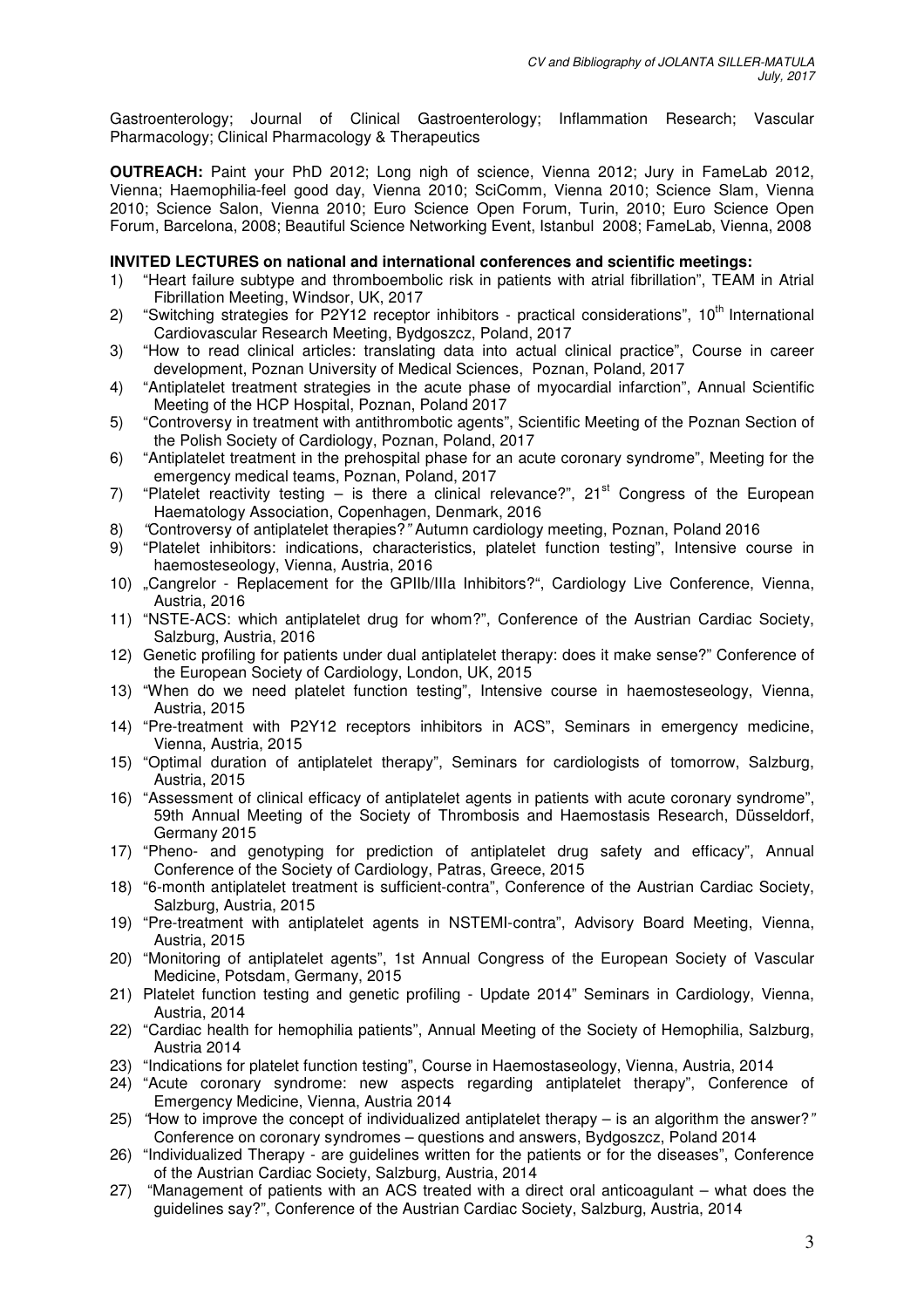- 28) "Why have studies of personalized antiplatelet therapy failed so far?", 11<sup>th</sup> InterCEPT, Milan, Italy, 2014
- 29) "Platelet Function Testing and Genetic Profiling in Clinical Practice: Status Quo", 58th Annual Meeting of the Society of Thrombosis and Haemostasis Research, Vienna, Austria 2014
- 30) "Anticoagulation and physical training", Conference on Rehabilitation Medicine, Vienna, Austria 2013
- 31) "Platelet function testing", Course in Haemostaseology, Vienna, Austria, 2013
- 32) "Platelet inhibition in patients with acute coronary syndromes", Seminars in Emergency Medicine, Vienna, Austria 2013
- 33) "ESC 2013 Update", Seminars in Cardiology, Vienna, Austria 2013
- 34) "Non-ST-elevation myocardial infarction: pathophysiology, diagnosis and treatment", ACS Meeting, St. Ruprecht an der Raab, Austria, 2013
- 35) "Patients treated with vitamin K antagonist presenting with an acute coronary syndrome: an indication for double or triple antithrombotic therapy?", Conference of the Austrian Society of Cardiology, Salzburg, Austria, 2013
- 36) "Clinical pharmacology and clinical profile of novel platelet inhibitors with a special considerations in patients with diabetes mellitus", Journal Club in Endocrinology, Vienna, Austria 2013
- 37) "Pathophysiology of platelets in patients with diabetes mellitus", 57th Annual Meeting of the Society of Thrombosis and Haemostasis Research, Munich, Germany, 2013
- 38) "For which indications remains clopidogrel as a first choice therapy?", Cardiology Conference, Innsbruck, Austria, 2013
- 39) "Triple antithrombotic therapy" Seminars in Cardiology, Vienna, Austria 2012
- 40) "Personalized antiplatelet therapy", Meeting of the Working Group of Interventional Cardiology of the Austrian Society of Cardiology, Linz, Austria 2012
- 41) "Antithrombotic management of atrial fibrillation in PCI patients", Conference of the International College of Angiology, Innsbruck, Austria, 2012
- 42) "Clinical pharmacology of novel P2Y12 inhibitors", Conference of the German Society for Experimental and Clinical Pharmacology and Toxicology, Dresden, Germany, 2012
- 43) "Balancing between bleeding and thrombotic events: therapeutic window for ADP inhibitors", Conference: Advances in Antiplatelet Therapy, Torun, Poland
- 44) "Personalized antiplatelet treatment after percutaneous coronary intervention: The MADONNA study" Press conference of the European Society of Cardiology, Munich, Germany, 2012
- 45) "Pharmacology of novel platelet inhibitors: considerations for clinical practice" Conference of the Austrian Cardiac Society, Salzburg, Austria, 2012
- 46) "Individualized Antiplatelet Therapy Fact of Fiction?", Forum in pharmacotherapy, Vienna, Austria 2012
- 47) "Novel platelet inhibitors: therapy start, antidote, bridging and interaction", Conference in Cardiology, Innsbruck, Austria 2012
- 48) "New platelet inhibitors in the treatment of acute coronary syndrome", Seminars in Cardiology, Vienna, Austria 2012
- 49) "On the trail of willow bark extract: What connects aspirin with pop stars", public lecture during "The long night of science", Vienna, Austria 2012
- 50) "Proton pump inhibitors: good for the stomach, bad for the heart", Conference of the Austrian Society of Internal Medicine, Innsbruck, Austria, 2011
- 51) "Relevant drug interactions with platelet aggregation inhibitors", Seminar in Cardiology, Wels, Austria 2011
- 52) "Multiple Electrode Aggregometry: scientific experiences", Multiplate Round Table Meeting, Munich, Germany 2011
- 53) "Novel targets for platelet inhibition to prevent stent thrombosis", CardioWind, Heigerloch, Germany, 2011
- 54) "Phenotyping versus genotyping for prediction of antiplatelet drug efficacy and safety", Conference: Presence and future of antiplatelet therapy; Runowo Krajenskie, Poland 2011
- 55) "Primary prevention in cardiology" at the "Feel good day- meeting for haemophilia patients", Vienna, Austria 2011
- 56) "Effect of proton pump inhibitors on clinical outcome in patients treated with clopidogrel" Press conference of the European Society of Cardiology, Stockholm, Sweden, 2010
- 57) "Drug-drug interactions in clopidogrel treatment", Masterclass, Vienna 2010
- 58) "Medical research in human and animal: risks, ethics and media. The viewpoint of a medical doctor and scientist", SciCom, Vienna, Austria 2010
- 59) "Stent thrombosis: antiplatelet drug efficacy and role of platelet function testing" International Conference on Platelets and Acute Coronary Syndrome, Torun, Poland, 2010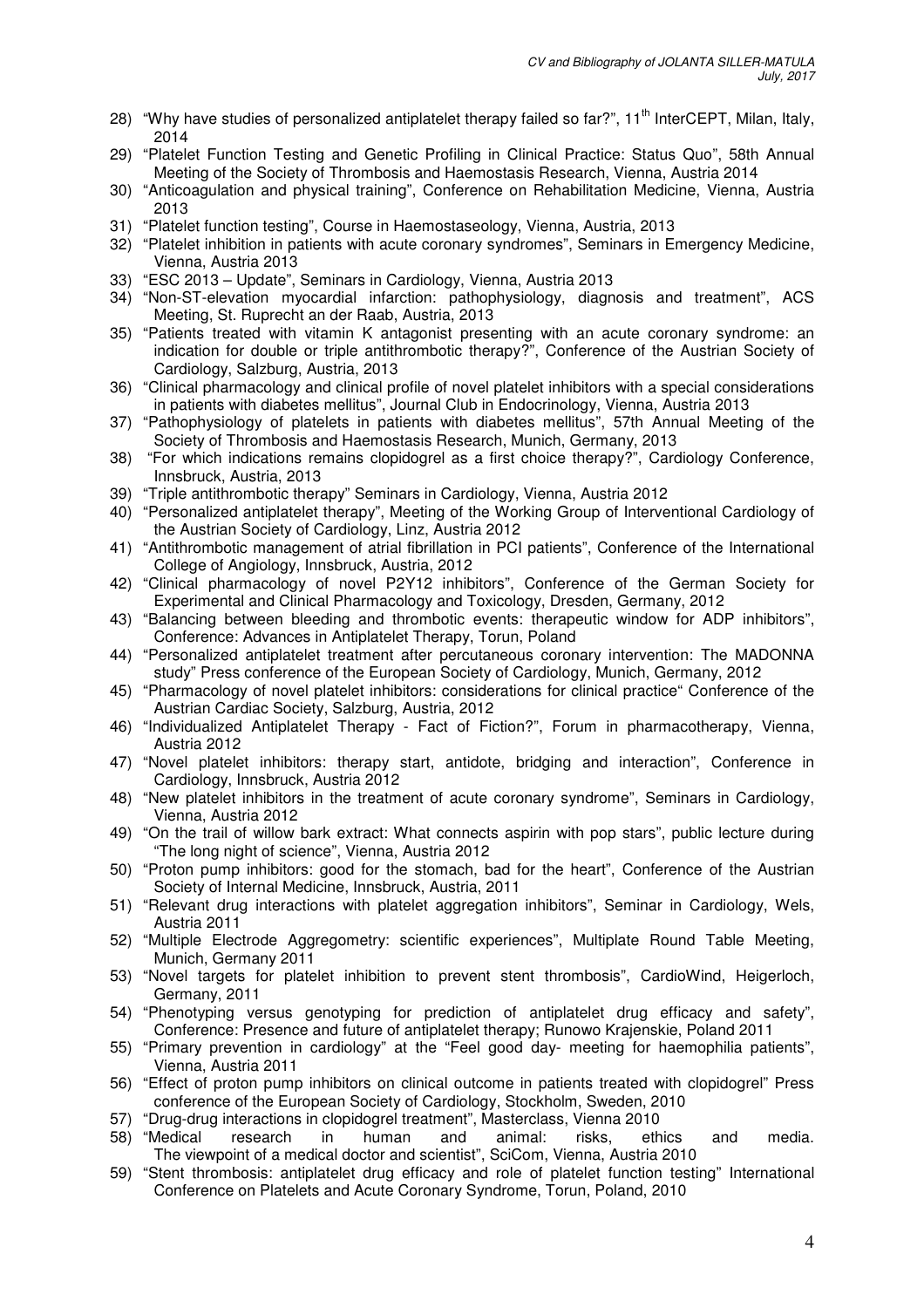- 60) "Indications for antiplatelet therapy: primary and secondary prevention", Conference of the Austrian Cardiac Society, Salzburg, Austria, 2009
- 61) "Drug-drug interactions involving clopidogrel", International Conference on Platelets and Atherothrombotic Plaque, Bydgoszcz, Poland, 2009
- 62) "Heart disease: are man and woman different?", public lecture organized by health insurance NÖGKK, Gmünd, Austria, 2008
- 63) "Biological contaminations of swimming pools health aspects", International Conference of Boleslaw Krzysztofik, Plock, Poland, 2002

## **Member of scientific committees of conferences:**

- 1) Rising Stars in Cardiology, Vienna; Austria 2014
- 2) Rising Stars in Cardiology, Vienna; Austria 2013
- 3) Eurothrombosis, Vienna, 2012
- 4) Conference of the Society of Thrombosis and Haemostasis Research, Vienna, 2014

## **INTERNATIONAL COLLABORATORS:**

Bernard J. Gersh (Mayo Clinic, College of Medicine, Rochester, USA); Paul A. Gurbel (Inova Heart and Vascular Institute, Fairfax, VA, USA); Freek W.A. Verheugt (University Hospital Nijmegen, Amsterdam, The Netherlands); Marie Lordkipanidzé (Montreal Heart Institute, Canada); Raffaele De Caterina ("G. d'Annunzio" University - Chieti-Pescara, Italy); Philippe Kolh (University Hospital of Liege, Belgium); Dietmar Trenk (Universitaets-Herzzentrum Freiburg, Bad Krozingen, Germany); Karsten Schrör (Heinrich-Heine-Universität, Düsseldorf, Germany); Meinrad Gawaz and Tobias Geisler (Eberhard Karls University, Tübingen, Germany), Steen D. Kristensen and Erik Grove (Aarhus University Hospital, Denmark); Robert F. Storey (University of Sheffield, UK); Stephan Krähenbühl (University Hospital Basel, Switzerland); Alan D. Michelson (Harvard Medical School, Boston, MA, USA); Jacek Kubica, Tomasz Grzybowski and Marek Kozinski (Collegium Medicum of the Nicolaus Copernicus University, Bydgoszcz, Poland); Daniel Aradi (Semmelweis University Budapest, Hungary); Dirk Sibbing (Ludwig-Maximilians-University, Munich, Germany); Anna Komosa and Maciej Lesiak (Poznan University of Medical Sciences, Poland); Yahye Merhi (Montreal Heart Institute, Canada); Denisa Wagner (Harvard Medical School, Boston, USA); Eliano Navarese (Heinrich-Heine-University, Düsseldorf, Germany); Marek Postula (Medical University of Warsaw, Warsaw, Poland); Diana Gorog (Imperial College, London, UK), Ingo Ahrens (University Heart Center Freiburg, Freiburg, Germany); International Clopidogrel Pharmacogenomics Consortium.

## **EDITORIAL BOARD MEMBER:**

- 1) Austrian Journal of Cardiology,
- 2) Folia Cardiologica
- 3) Advances in Interventional Cardiology

#### **BIBLIOGRAPHY**

| <b>SUMMARY</b>                                                             | sum(n)  | <b>Source</b>  |
|----------------------------------------------------------------------------|---------|----------------|
| total publications (without meeting abstracts)                             | 97      |                |
| publications as a first author                                             | 59      |                |
| peer-reviewed publications: total / as a first author / as a senior author | 73/35/4 | PubMed         |
| original research articles: total / as a first author                      | 55/26   | PubMed         |
| review articles: English / German                                          | 18/25   |                |
| book chapters / monographs / editorials / consensus documents              | 3/1/1/1 |                |
|                                                                            | 2603    | Scopus         |
| <b>Citations</b>                                                           | 3546    | Google Scholar |
| sum of impact points                                                       | 392     | JCR- ISI       |
| h-index                                                                    | 25      | Scopus         |
|                                                                            | 29      | Google Scholar |
| i10-index                                                                  | 56      | Google Scholar |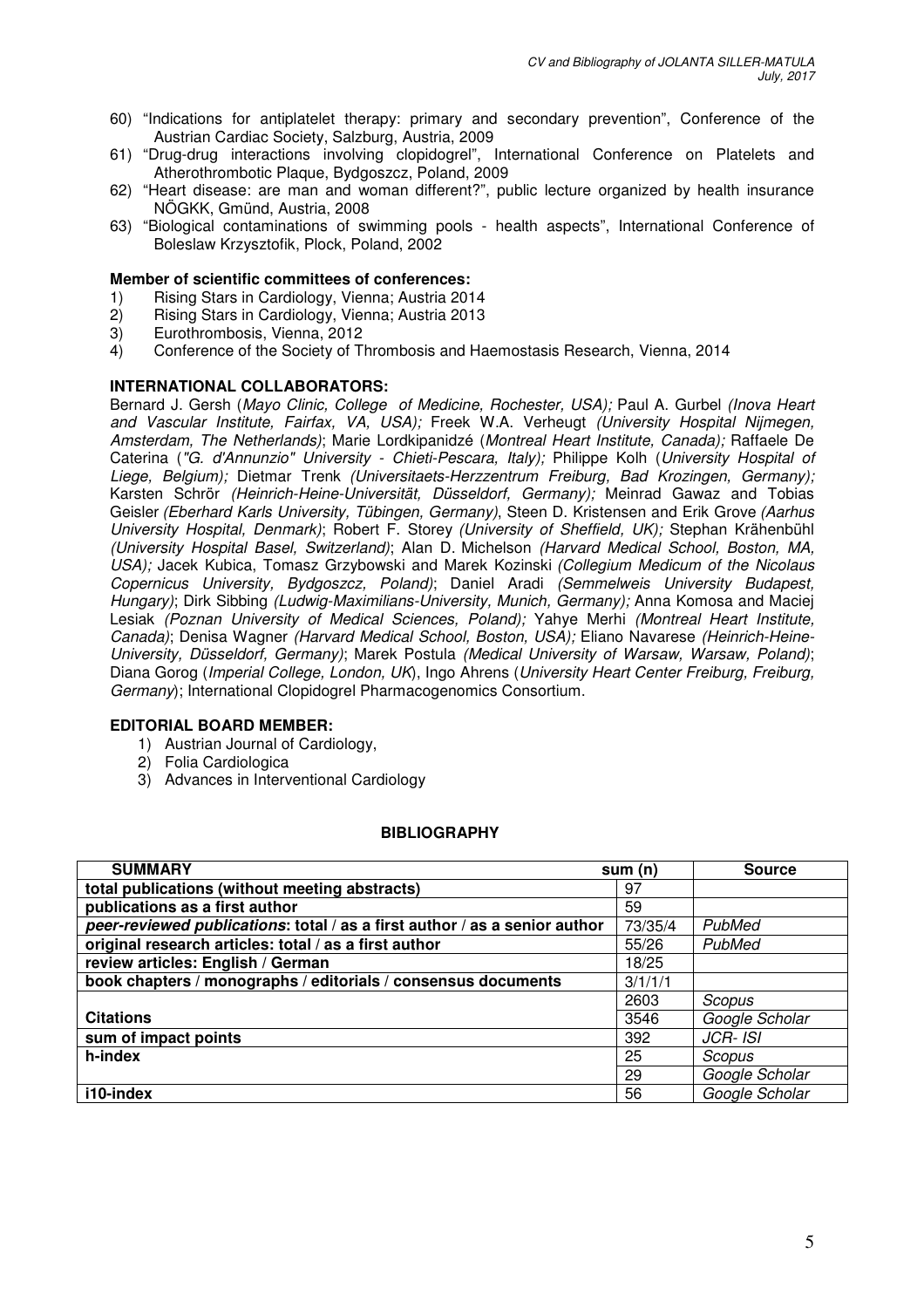| 15 most relevant articles:                                                                                                                             | times<br>cited | comment                                  |
|--------------------------------------------------------------------------------------------------------------------------------------------------------|----------------|------------------------------------------|
| 1. Siller-Matula JM, Spiel AO, Lang IM, Kreiner G, Christ G, Jilma B.                                                                                  | 349            | - Best Poster Award,                     |
| Effects of pantoprazole and esomeprazole on platelet inhibition by                                                                                     |                | GTH 2009                                 |
| clopidogrel. Am Heart J 2009;157(1):148.e1-148.e5.                                                                                                     |                | - cited by FDA 2010                      |
| 2. Siller-Matula JM, Lang I, Christ G, Jilma B. Calcium-channel blockers                                                                               | 221            | - Best Clinical Paper                    |
| reduce the antiplatelet effect of clopidogrel. J Am Coll Cardiol                                                                                       |                | Award, ÖKG 2009                          |
| 2008;52(19):1557-63.                                                                                                                                   |                |                                          |
| 3. Siller-Matula JM, Jilma B, Schror K, Christ G, Huber K. Effect of proton                                                                            | 114            |                                          |
| pump inhibitors on clinical outcome in patients treated with clopidogrel: a<br>systematic review and meta-analysis. J Thromb Haemost                   |                |                                          |
| 2010;8(12):2624-41.                                                                                                                                    |                |                                          |
| 4. Siller-Matula JM, Christ G, Lang IM, Delle-Karth G, Huber K, Jilma B.                                                                               | 94             |                                          |
| Multiple Electrode Aggregometry predicts stent thrombosis better than the                                                                              |                |                                          |
| VASP assay. J Thromb Haemost 2010;8(2):351-9.                                                                                                          |                |                                          |
| 5. Siller-Matula JM, Delle-Karth G, Lang IM, Neunteufl T, Kozinski M,                                                                                  | 57             | - Second Best Clinical                   |
| Kubica J, Maurer G, Linkowska K, Grzybowski T, Huber K, Jilma B.                                                                                       |                | Paper Award, ÖKG                         |
| Phenotyping vs. genotyping for prediction of clopidogrel efficacy and                                                                                  |                | 2011                                     |
| safety: the PEGASUS-PCI study. J Thromb Haemost 2012;10(4):529-42.                                                                                     |                |                                          |
| 6. Siller-Matula JM, Merhi Y, Tanguay JF, Duerschmied D, Wagner DD,<br>McGinness KE, Pendergrast PS, Chung JK, Tian X, Schaub RG, Jilma B.             | 25             | - Karl Link Early<br>Career Investigator |
| ARC15105 is a potent antagonist of von Willebrand factor mediated                                                                                      |                | Award, AHA 2013                          |
| platelet activation and adhesion. Arterioscler Thromb Vasc Biol                                                                                        |                | - Werner Klein Award,                    |
| 2012;32(4):902-9.                                                                                                                                      |                | ÖKG 2013                                 |
| 7. Siller-Matula JM, Huber K, Christ G, Schrör K, Kubica J, Herkner H,                                                                                 | 39             | - cited by                               |
| Jilma B. Impact of clopidogrel loading dose on clinical outcome in patients                                                                            |                | ACCF/AHA/SCAI                            |
| undergoing percutaneous coronary intervention: a Systematic Review and                                                                                 |                | Guidelines for PCI                       |
| Meta-analysis. Heart 2011;97(2):98-105.                                                                                                                |                | 2011                                     |
| 8. Navarese EP, De Luca G, Castriota F, Kozinski M, Gurbel PA, Gibson                                                                                  | 44             | - cited by ESC                           |
| CM, Andreotti F, Buffon A, Siller-Matula JM, Sukiennik A, De Servi S,                                                                                  |                | Guidelines for STEMI,                    |
| Kubica J. Low-molecular-weight heparins vs. unfractionated heparin in the<br>setting of percutaneous coronary intervention for ST-elevation myocardial |                | 2012                                     |
| infarction: a meta-analysis. J Thromb Haemost 2011;9(10):1902-15.                                                                                      |                |                                          |
| 9. Siller-Matula JM, Francesconi M, Dechant C, Jilma B, Maurer G, Delle-                                                                               | 67             | - Best Poster Award,                     |
| Karth G, Gouya G, Ruzicka K, Podczeck-Schweighofer A, Christ G.                                                                                        |                | Eurothrombosis 2012                      |
| Personalized<br>antiplatelet treatment after<br>percutaneous<br>coronary                                                                               |                |                                          |
| intervention: the MADONNA study. Int J Cardiol 2013;167(5):2018-23.                                                                                    |                |                                          |
| 10. Siller-Matula JM. Hemorrhagic complications associated with aspirin:                                                                               | 17             | - Invited editorial                      |
| An underestimated hazard in clinical practice? JAMA. 2012;307:2318-                                                                                    |                |                                          |
| 2320                                                                                                                                                   |                |                                          |
| 11. Siller-Matula JM, Trenk D, Schror K, Gawaz M, Kristensen SD,<br>Storey RF, Huber K, Epa. Response variability to P2Y12 receptor                    | 51             |                                          |
| inhibitors: Expectations and reality. JACC Cardiovasc Interv. 2013;6:1111-                                                                             |                |                                          |
| 1128                                                                                                                                                   |                |                                          |
| 12. Kubica J, Adamski P, Ostrowska M, Sikora J, Kubica JM, Sroka WD,                                                                                   | 35             |                                          |
| Stankowska K, Buszko K, Navarese EP, Jilma B, Siller-Matula JM,                                                                                        |                |                                          |
| Marszall MP, Rosc D, Kozinski M. Morphine delays and attenuates                                                                                        |                |                                          |
| ticagrelor exposure and action in patients with myocardial infarction: The                                                                             |                |                                          |
| randomized, double-blind, placebo-controlled impression trial. Eur Heart J.                                                                            |                |                                          |
| 2016;37:245-252                                                                                                                                        |                |                                          |
| 13. Siller-Matula JM, Trenk D, Schror K, Gawaz M, Kristensen SD,<br>Storey RF, Huber K, European Platelet Academy. How to improve the                  | 16             |                                          |
| concept of individualised antiplatelet therapy with p2y12 receptor                                                                                     |                |                                          |
| inhibitors--is an algorithm the answer? Thromb Haemost. 2015;113:37-52                                                                                 |                |                                          |
| 14. Aradi D, Kirtane A, Bonello L, Gurbel PA, Tantry US, Huber K,                                                                                      |                |                                          |
| Freynhofer MK, Ten Berg J, Janssen P, Angiolillo DJ, Siller-Matula JM,                                                                                 | 63             |                                          |
| Marcucci R, Patti G, Mangiacapra F, Valgimigli M, Morel O, Palmerini T,                                                                                |                |                                          |
| Price MJ, Cuisset T, Kastrati A, Stone GW, Sibbing D. Bleeding and stent                                                                               |                |                                          |
| thrombosis on p2y12-inhibitors: Collaborative analysis on the role of                                                                                  |                |                                          |
| platelet reactivity for risk stratification after percutaneous coronary                                                                                |                |                                          |
| intervention. Eur Heart J. 2015                                                                                                                        |                |                                          |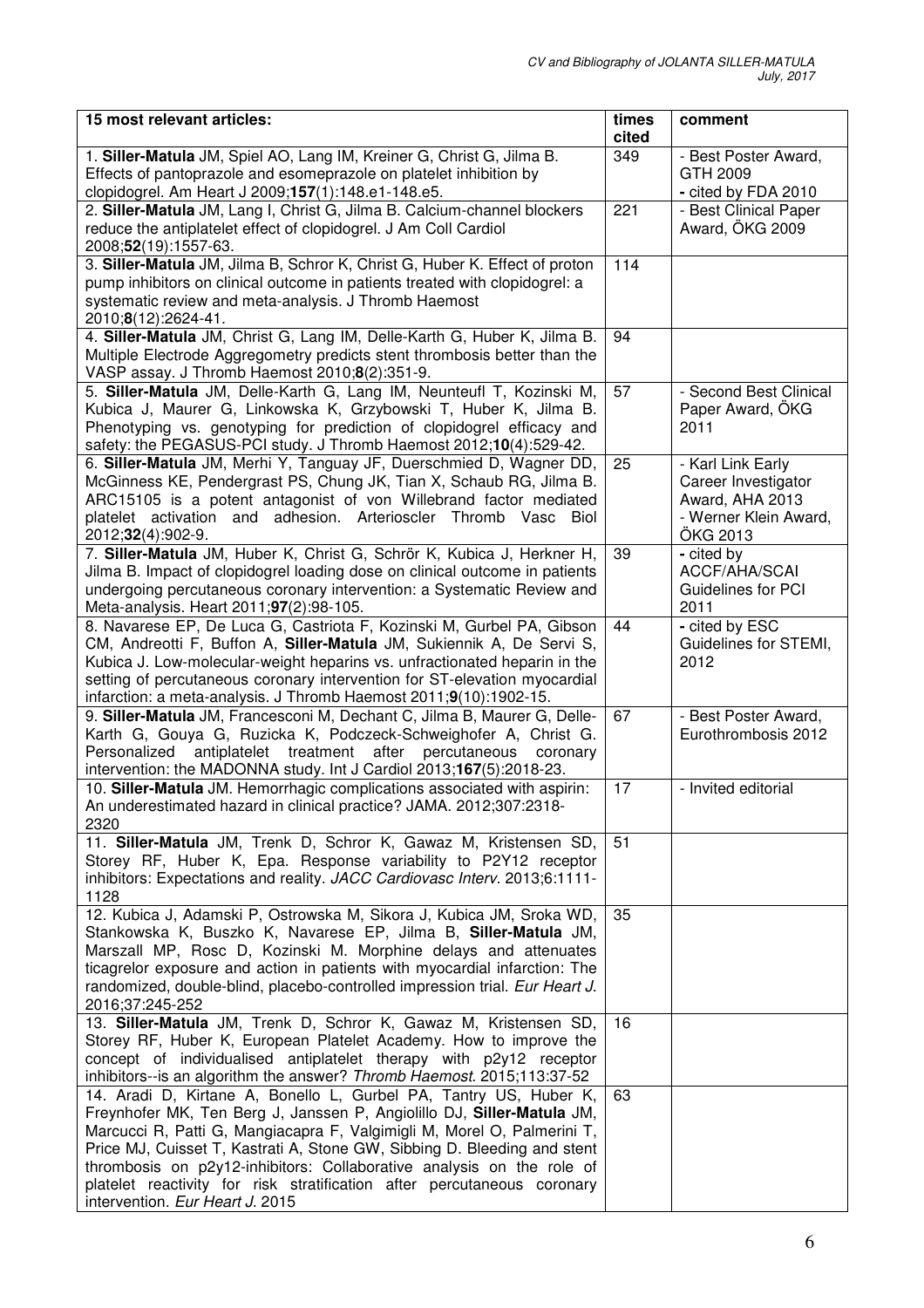| 15. Tantry US, Bonello L, Aradi D, Price MJ, Jeong YH, Angiolillo DJ, 345 | - Consensus |
|---------------------------------------------------------------------------|-------------|
| Stone GW, Curzen N, Geisler T, Ten Berg J, Kirtane A, Siller-Matula J,    | Document    |
| Mahla E, Becker RC, Bhatt DL, Waksman R, Rao SV, Alexopoulos D,           |             |
| Marcucci R, Reny JL, Trenk D, Sibbing D, Gurbel PA, Working Group on      |             |
| On-Treatment Platelet R. Consensus and update on the definition of on-    |             |
| treatment platelet reactivity to adenosine diphosphate associated with    |             |
| ischemia and bleeding. J Am Coll Cardiol. 2013;62:2261-2273               |             |

# **All peer reviewed publications:**

- 1. Schoergenhofer C, Hobl EL, Staudinger T, Speidl WS, Heinz G, **Siller-Matula** J, Zauner C, Reiter B, Kubica J, Jilma B. Prasugrel in critically ill patients. Thromb Haemost. 2017;117:in press
- 2. Komosa A, Rzymski P, Perek B, Ropacka-Lesiak M, Lesiak M, **Siller-Matula** JM, Poniedzialek B. Platelets redox balance assessment: Current evidence and methodological considerations. Vascular pharmacology. 2017:in press
- 3. Winter MP, Grove EL, De Caterina R, Gorog DA, Ahrens I, Geisler T, Gurbel PA, Tantry U, Navarese EP, **Siller-Matula** JM. Advocating cardiovascular precision medicine with p2y12 receptor inhibitors. European heart journal. Cardiovascular pharmacotherapy. 2017:in press
- 4. Kubica J, Adamski P, Paciorek P, Ladny JR, Kalarus Z, Banasiak W, Kochman W, Goracy J, Wozakowska-Kaplon B, Navarese EP, Kleinrok A, Gil R, Lesiak M, Drozdz J, Kubica A, Filipiak KJ, Kazmierczak J, Goch A, Grajek S, Basinski A, Szarpak L, Grzesk G, Hoffman P, Wojakowski W, Gasior Z, Dobrzycki S, **Siller-Matula** JM, Witkowski A, Kuliczkowski W, Gruchala M, Timler D, Opolski G, Dudek D, Legutko J, Zielinska M, Wojcik J. Anti-aggregation therapy in patients with acute coronary syndrome - recommendations for medical emergency teams. Experts' standpoint. Kardiol Pol. 2017;75:399-408
- 5. Niezgoda P, Sikora J, Baranska M, Sikora A, Buszko K, Sieminska E, Marszall MP, **Siller-Matula** JM, Jilma B, Alexopoulos D, Fabiszak T, Kubica J. Crushed sublingual versus oral ticagrelor administration strategies in patients with unstable angina. A ticagrelor administration strategies in patients with unstable angina. A pharmacokinetic/pharmacodynamic study. Thromb Haemost. 2017;117:718-726
- 6. Navarese EP, Kolodziejczak M, Winter MP, Alimohammadi A, Lang IM, Buffon A, Lip GY, **Siller-Matula** JM. Association of pcsk9 with platelet reactivity in patients with acute coronary syndrome treated with prasugrel or ticagrelor: The pcsk9-react study. Int J Cardiol. 2017;227:644-649
- 7. **Siller-Matula** JM, Specht S, Kubica J, Alexopoulos D, De Caterina R, Hobl EL, Jilma B, Christ G, Lang IM. Abciximab as a bridging strategy to overcome morphine-prasugrel interaction in stemi patients. Br J Clin Pharmacol. 2016;82:1343-1350
- 8. **Siller-Matula** JM, Akca B, Neunteufl T, Maurer G, Lang IM, Kreiner G, Berger R, Delle-Karth G. Inter-patient variability of platelet reactivity in patients treated with prasugrel and ticagrelor. Platelets. 2016;27:373-377
- 9. Kubica J, Kubica A, Jilma B, Adamski P, Hobl EL, Navarese EP, **Siller-Matula** JM, Dabrowska A, Fabiszak T, Kozinski M, Gurbel PA. Impact of morphine on antiplatelet effects of oral p2y12 receptor inhibitors. Int J Cardiol. 2016;215:201-208
- 10. **Siller-Matula** JM, Hintermeier A, Kastner J, Kreiner G, Maurer G, Kratochwil C, Lang IM, Delle-Karth G. Distribution of clinical events across platelet aggregation values in all-comers treated with prasugrel and ticagrelor. Vascular pharmacology. 2016;79:6-10
- 11. Kubica J, Adamski P, Ostrowska M, Sikora J, Kubica JM, Sroka WD, Stankowska K, Buszko K, Navarese EP, Jilma B, **Siller-Matula** JM, Marszall MP, Rosc D, Kozinski M. Morphine delays and attenuates ticagrelor exposure and action in patients with myocardial infarction: The randomized, double-blind, placebo-controlled impression trial. *Eur Heart J.* 2016;37:245-252
- 12. Komosa A, **Siller-Matula** JM, Lesiak M, Michalak M, Kowal J, Maczynski M, Siniawski A, Mularek-Kubzdela T, Wisniewski S, Grajek S. Association between high on-treatment platelet reactivity and occurrence of cerebral ischemic events in patients undergoing percutaneous coronary intervention. Thromb Res. 2016;138:49-54
- 13. Winter MP, Kozinski M, Kubica J, Aradi D, **Siller-Matula** JM. Personalized antiplatelet therapy with p2y12 receptor inhibitors: Benefits and pitfalls. Postepy w kardiologii interwencyjnej = Advances in interventional cardiology. 2015;11:259-280
- 14. **Siller-Matula** JM, Trenk D, Schror K, Gawaz M, Kristensen SD, Storey RF, Huber K, European Platelet A. How to improve the concept of individualised antiplatelet therapy with p2y12 receptor inhibitors--is an algorithm the answer? Thromb Haemost. 2015;113:37-52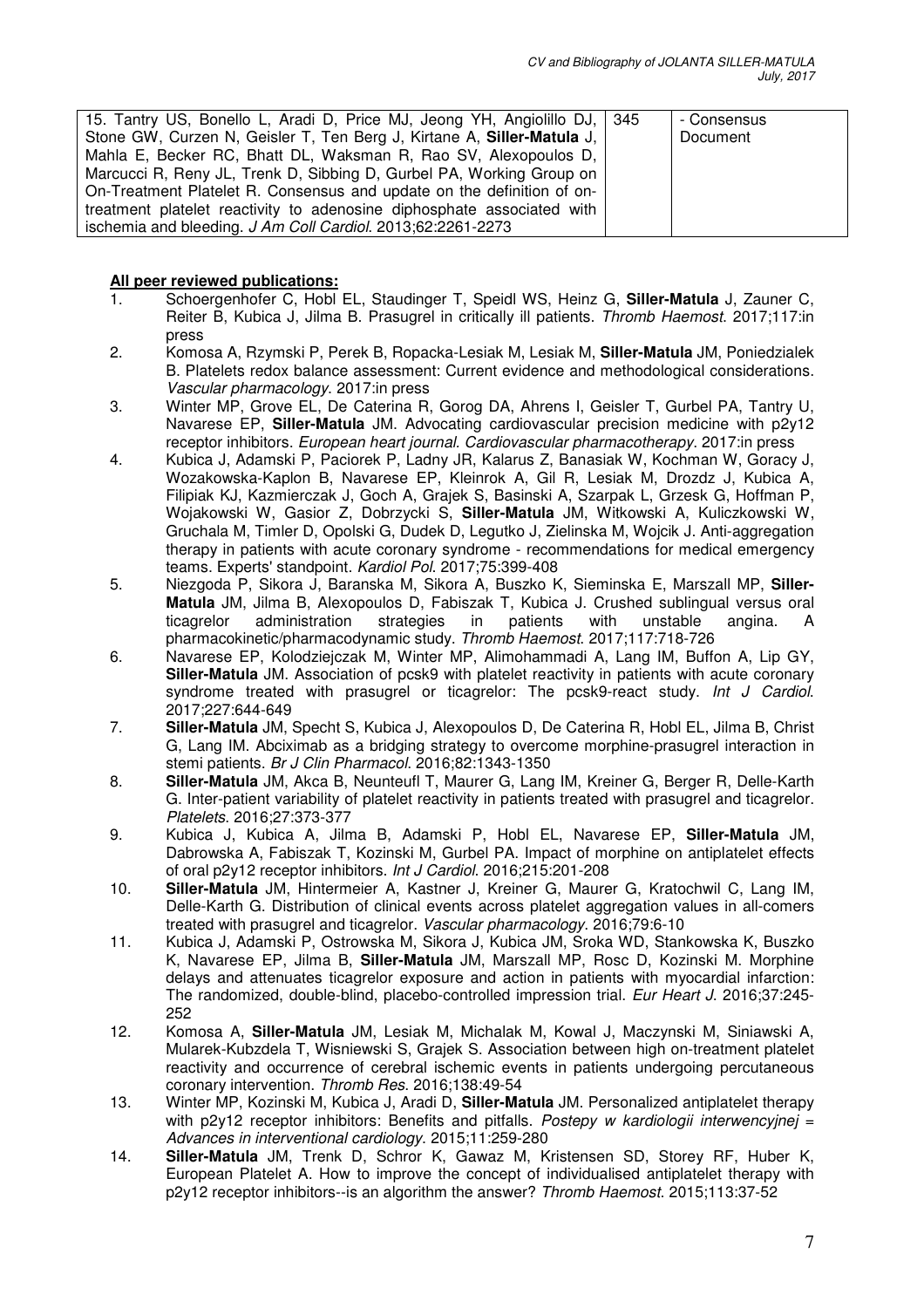- 15. **Siller-Matula** JM, Petre A, Delle-Karth G, Huber K, Ay C, Lordkipanidze M, De Caterina R, Kolh P, Mahla E, Gersh BJ. Impact of preoperative use of p2y12 receptor inhibitors on clinical outcomes in cardiac and non-cardiac surgery: A systematic review and meta-analysis. European heart journal. Acute cardiovascular care. 2015;DOI: 10.1177/2048872615585516
- 16. **Siller-Matula** JM, Gruber C, Francesconi M, Dechant C, Jilma B, Delle-Karth G, Grohs K, Podczeck-Schweighofer A, Christ G. The net clinical benefit of personalized antiplatelet therapy in patients undergoing percutaneous coronary intervention. Clin Sci (Lond). 2015;128:121-130
- 17. Ozsoy M, Klatte T, Wiener H, **Siller-Matula** J, Schmidbauer J. Intraoperative imprint cytology for real-time assessment of surgical margins during partial nephrectomy: A comparison with frozen section. Urologic oncology. 2015;33:67 e25-69
- 18. Droppa M, Tschernow D, Muller KA, Tavlaki E, Karathanos A, Stimpfle F, Schaeffeler E, Schwab M, Tolios A, **Siller-Matula** JM, Gawaz M, Geisler T. Evaluation of clinical risk factors to predict high on-treatment platelet reactivity and outcome in patients with stable coronary artery disease (predict-stable). PLoS One. 2015;10:e0121620
- 19. Aradi D, Kirtane A, Bonello L, Gurbel PA, Tantry US, Huber K, Freynhofer MK, Ten Berg J, Janssen P, Angiolillo DJ, **Siller-Matula** JM, Marcucci R, Patti G, Mangiacapra F, Valgimigli M, Morel O, Palmerini T, Price MJ, Cuisset T, Kastrati A, Stone GW, Sibbing D. Bleeding and stent thrombosis on p2y12-inhibitors: Collaborative analysis on the role of platelet reactivity for risk stratification after percutaneous coronary intervention. Eur Heart J. 2015; in press
- 20. **Siller-Matula** JM, Trenk D, Krahenbuhl S, Michelson AD, Delle-Karth G. Clinical implications of drug-drug interactions with p2y12 receptor inhibitors. J Thromb Haemost. 2014;12:2-13
- 21. **Siller-Matula** JM, Lang IM, Neunteufl T, Kozinski M, Maurer G, Linkowska K, Grzybowski T, Kubica J, Jilma B. Interplay between genetic and clinical variables affecting platelet reactivity and cardiac adverse events in patients undergoing percutaneous coronary intervention. PLoS One. 2014;9:e102701
- 22. **Siller-Matula** JM, Delle Karth G. [dual platelet inhibitors in intensive care units.]. Medizinische Klinik, Intensivmedizin und Notfallmedizin. 2014:1-8
- 23. **Siller-Matula** JM, Arbesu I, Jilma B, Maurer G, Lang IM, Mannhalter C. Association between the rs342293 polymorphism and adverse cardiac events in patients undergoing percutaneous coronary intervention. Thromb Haemost. 2014;111:1060-1066
- 24. Kubica J, Kozinski M, Navarese EP, Tantry U, Kubica A, **Siller-Matula** JM, Jeong YH, Fabiszak T, Andruszkiewicz A, Gurbel PA. Cangrelor: An emerging therapeutic option for patients with coronary artery disease. Curr Med Res Opin. 2014:doi: patients with coronary artery disease. Curr Med Res Opin. 2014;doi: 10.1185/03007995.2014.880050.
- 25. Kubica A, Kasprzak M, **Siller-Matula** J, Kozinski M, Pio Navarese E, Obonska K, Andruszkiewicz A, Sztuba B, Fabiszak T, Swiatkiewicz I, Paciorek P, Kubica J. Time-related changes in determinants of antiplatelet effect of clopidogrel in patients after myocardial infarction. Eur J Pharmacol. 2014;742:47-54
- 26. Kozinski M, Obonska K, Stankowska K, Navarese EP, Fabiszak T, Stolarek W, Kasprzak M, **Siller-Matula** JM, Rosc D, Kubica J, De Servi S. Prasugrel overcomes high on-clopidogrel platelet reactivity in the acute phase of acute coronary syndrome and maintains its antiplatelet potency at 30-day follow-up. Cardiol J. 2014;doi: 10.5603/CJ.a2014.0026.:in press
- 27. Komosa A, **Siller-Matula** JM, Kowal J, Lesiak M, Siniawski A, Maczynski M, Michalak M, Mularek-Kubzdela T, Grajek S. Comparison of the antiplatelet effect of two clopidogrel bisulfate formulations: Plavix and generic-egitromb. Platelets. 2014;in press
- 28. Gouya G, Arrich J, Wolzt M, Huber K, Verheugt FW, Gurbel PA, Pirker-Kees A, **Siller-Matula** JM. Antiplatelet treatment for prevention of cerebrovascular events in patients with vascular diseases: A systematic review and meta-analysis. Stroke. 2014;45:492-503
- 29. Christ G, **Siller-Matula** JM, Francesconi M, Dechant C, Grohs K, Podczeck-Schweighofer A. Individualising dual antiplatelet therapy after percutaneous coronary intervention: The ideal-pci registry. BMJ Open. 2014;4:e005781
- 30. Tantry US, Bonello L, Aradi D, Price MJ, Jeong YH, Angiolillo DJ, Stone GW, Curzen N, Geisler T, Ten Berg J, Kirtane A, **Siller-Matula** J, Mahla E, Becker RC, Bhatt DL, Waksman R, Rao SV, Alexopoulos D, Marcucci R, Reny JL, Trenk D, Sibbing D, Gurbel PA, Working Group on On-Treatment Platelet R. Consensus and update on the definition of on-treatment platelet reactivity to adenosine diphosphate associated with ischemia and bleeding. J Am Coll Cardiol. 2013;62:2261-2273
- 31. **Siller-Matula** JM, Trenk D, Schror K, Gawaz M, Kristensen SD, Storey RF, Huber K, Epa. Response variability to p2y12 receptor inhibitors: Expectations and reality. JACC Cardiovasc Interv. 2013;6:1111-1128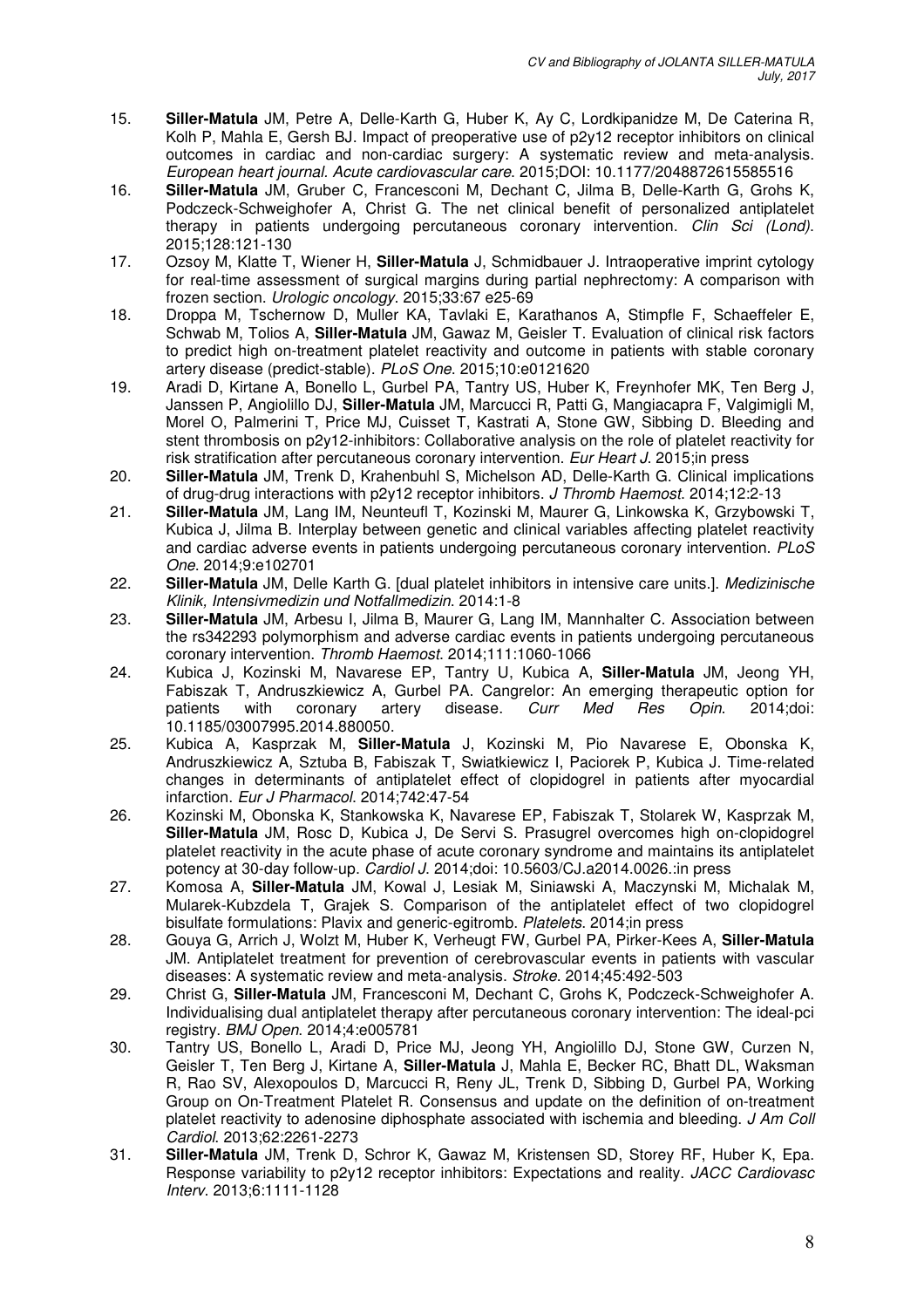- 32. **Siller-Matula** JM, Jilma B. Why have studies of tailored anti-platelet therapy failed so far? Thromb Haemost. 2013;110:628-631
- 33. **Siller-Matula** JM, Francesconi M, Dechant C, Jilma B, Maurer G, Delle-Karth G, Gouya G, Ruzicka K, Podczeck-Schweighofer A, Christ G. Personalized antiplatelet treatment after percutaneous coronary intervention: The madonna study. Int J Cardiol. 2013;167:2018-2023
- 34. **Siller-Matula** JM, Delle-Karth G, Christ G, Neunteufl T, Maurer G, Huber K, Tolios A, Drucker C, Jilma B. Dual non-responsiveness to antiplatelet treatment is a stronger predictor of cardiac adverse events than isolated non-responsiveness to clopidogrel or aspirin. Int J Cardiol. 2013;167:430-435
- 35. Christ G, Hafner T, **Siller-Matula** JM, Francesconi M, Grohs K, Wilhelm E, Podczeck-Schweighofer A. Platelet inhibition by abciximab bolus-only administration and oral adp receptor antagonist loading in acute coronary syndrome patients: The blocking and bridging strategy. Thromb Res. 2013;132:e36-e41
- 36. Steinhauser G, Adlassnig W, Risch JA, Anderlini S, Arguriou P, Armendariz AZ, Bains W, Baker C, Barnes M, Barnett J, Baumgartner M, Baumgartner T, Bendall CA, Bender YS, **Siller-Matula** J, et al. Peer review versus editorial review and their role in innovative science. Theor Med Bioeth. 2012;33:359-376
- 37. Spiel AO, Derhaschnig U, Schwameis M, Bartko J, **Siller-Matula** JM, Jilma B. Effects of prasugrel on platelet inhibition during systemic endotoxaemia: A randomized controlled trial. Clin Sci (Lond). 2012;123:591-600
- 38. **Siller-Matula** JM, Miller I, Gemeiner M, Plasenzotti R, Bayer G, Mesteri I, Fabry A, Petroczi K, Nobauer K, Razzazi-Fazeli E, Planchon S, Renaut J, Quehenberger P, Selzer E, Jilma B. Continuous thrombin infusion leads to a bleeding phenotype in sheep. Thromb Res. 2012;130:226-236
- 39. **Siller-Matula** JM, Merhi Y, Tanguay JF, Duerschmied D, Wagner DD, McGinness KE, Pendergrast PS, Chung JK, Tian X, Schaub RG, Jilma B. Arc15105 is a potent antagonist of von willebrand factor mediated platelet activation and adhesion. Arterioscler Thromb Vasc Biol. 2012;32:902-909
- 40. **Siller-Matula** JM, Delle-Karth G, Lang IM, Neunteufl T, Kozinski M, Kubica J, Maurer G, Linkowska K, Grzybowski T, Huber K, Jilma B. Phenotyping vs. Genotyping for prediction of clopidogrel efficacy and safety: The pegasus-pci study. J Thromb Haemost. 2012;10:529-542
- 41. **Siller-Matula** JM. Hemorrhagic complications associated with aspirin: An underestimated hazard in clinical practice? Jama. 2012;307:2318-2320
- 42. Schror K, **Siller-Matula** JM, Huber K. Pharmacokinetic basis of the antiplatelet action of prasugrel. Fundam Clin Pharmacol. 2012;26:39-46
- 43. Heinisch BB, Vcelar B, Kapiotis S, Blann A, Wolzt M, **Siller-Matula** JM, Jilma B. The effect of erythropoietin on platelet and endothelial activation markers: A prospective trial in healthy volunteers. Platelets. 2012;23:352-358
- 44. Grzesk G, Kozinski M, Navarese EP, Krzyzanowski M, Grzesk E, Kubica A, **Siller-Matula** JM, Castriota F, Kubica J. Ticagrelor, but not clopidogrel and prasugrel, prevents adp-induced vascular smooth muscle cell contraction: A placebo-controlled study in rats. Thromb Res. 2012;130:65-69
- 45. Yukhanyan L, Freynhofer MK, **Siller-Matula** J, Schror K, Huber K. Genetic variability in response to clopidogrel therapy and its clinical implications. Thromb Haemost. 2011;105:Suppl 1:S55-59
- 46. Tentzeris I, **Siller-Matula** J, Farhan S, Jarai R, Wojta J, Huber K. Platelet function variability and non-genetic causes. Thromb Haemost. 2011;105:Suppl 1:S60-66
- 47. Spiel AO, Bartko J, Schwameis M, Firbas C, **Siller-Matula** J, Schuetz M, Weigl M, Jilma B. Increased platelet aggregation and in vivo platelet activation after granulocyte colonystimulating factor administration. A randomised controlled trial. Thromb Haemost. 2011;105:655-662
- 48. **Siller-Matula** JM, Schwameis M, Blann A, Mannhalter C, Jilma B. Thrombin as a multifunctional enzyme. Focus on in vitro and in vivo effects. Thromb Haemost. 2011;106:1020- 1033
- 49. **Siller-Matula** JM, Jilma B. Response to letter by lin et al. "Clopidogrel loading dose in patients undergoing elective percutaneous coronary intervention". Heart. 2011;97:2011
- 50. **Siller-Matula** JM, Huber K, Christ G, Schrör K, Kubica J, Herkner H, Jilma B. Impact of clopidogrel loading dose on clinical outcome in patients undergoing percutaneous coronary intervention: A systematic review and meta-analysis. Heart. 2011;97:98-105
- 51. **Siller-Matula** JM, Delle-Karth G. Addition of omeprazole to dual antiplatelet therapy with clopidogrel plus aspirin lowers the risk of upper gastrointestinal bleeding. Evid Based Med. 2011;16:144-145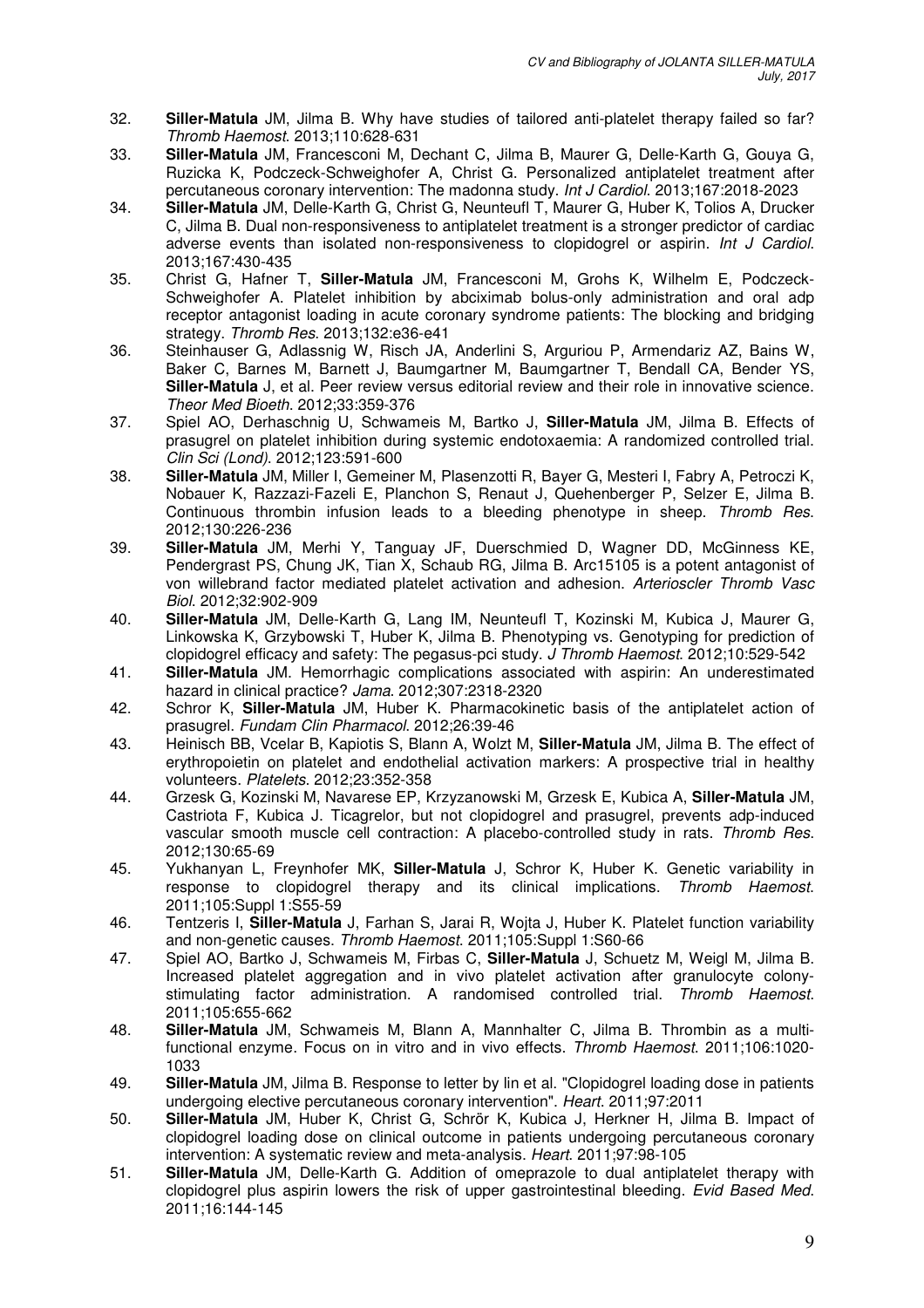- 52. **Siller-Matula** JM. Thrombin as a multifunctional enzyme: Establishing experimental models to study thrombin effects. Südwestdeutscher Verlag für Hochschulschriften. 2011:1-96
- 53. Navarese EP, De Luca G, Castriota F, Kozinski M, Gurbel PA, Gibson CM, Andreotti F, Buffon A, **Siller-Matula** JM, Sukiennik A, De Servi S, Kubica J. Low-molecular-weight heparins vs. Unfractionated heparin in the setting of percutaneous coronary intervention for st-elevation myocardial infarction: A meta-analysis. J Thromb Haemost. 2011;9:1902-1915
- 54. Kozinski M, Bielis L, Wisniewska-Szmyt J, Boinska J, Stolarek W, Marciniak A, Kubica A, Grabczewska Z, Navarese EP, Andreotti F, **Siller-Matula** JM, Rosc D, Kubica J. Diurnal variation in platelet inhibition by clopidogrel. Platelets. 2011;22:579-587
- 55. Jilma-Stohlawetz P, Gorczyca ME, Jilma B, **Siller-Matula** J, Gilbert JC, Knobl P. Inhibition of von willebrand factor by arc1779 in patients with acute thrombotic thrombocytopenic purpura. Thromb Haemost. 2011;105:545-552
- 56. Tentzeris I, Jarai R, Farhan S, Brozovic I, Smetana P, Geppert A, Wojta J, **Siller-Matula** J, Huber K. Impact of concomitant treatment with proton pump inhibitors and clopidogrel on clinical outcome in patients after coronary stent implantation. Thromb Haemost. 2010;104:1211-1218
- 57. Spiel AO, **Siller-Matula** J, Firbas C, Leitner JM, Russmueller G, Jilma B. Single dose granulocyte colony-stimulating factor markedly enhances shear-dependent platelet function in humans. Platelets. 2010;21:464-469
- 58. **Siller-Matula** JM, Tentzeris I, Vogel B, Schacherl S, Jarai R, Geppert A, Unger G, Huber K. Tacrolimus-eluting carbon-coated stents versus sirolimus-eluting stents for prevention of symptom-driven clinical end points. Clin Res Cardiol. 2010;99:645-650
- 59. **Siller-Matula** JM, Jilma B, Schror K, Christ G, Huber K. Effect of proton pump inhibitors on clinical outcome in patients treated with clopidogrel: A systematic review and meta-analysis. J Thromb Haemost. 2010;8:2624-2641
- 60. **Siller-Matula** JM, Jilma B. Ticagrelor: From discovery to phase iii clinical trial. Future Cardiology. 2010;6:753-764
- 61. **Siller-Matula** JM, Christ G, Lang IM, Delle-Karth G, Huber K, Jilma B. Multiple electrode aggregometry predicts stent thrombosis better than the vasp assay. J Thromb Haemost. 2010;8:351-359
- 62. **Siller-Matula** JM, Bayer G, Bergmeister H, Quehenberger P, Petzelbauer P, Friedl P, Mesteri I, Jilma B. An experimental model to study isolated effects of thrombin in vivo. Thromb Res. 2010;126:454-461
- 63. Mayr FB, Knobl P, Jilma B, **Siller-Matula** JM, Wagner PG, Schaub RG, Gilbert JC, Jilma-Stohlawetz P. The aptamer arc1779 blocks von willebrand factor-dependent platelet function in patients with thrombotic thrombocytopenic purpura ex vivo. Transfusion. 2010;50:1079- 1087
- 64. Firbas C, **Siller-Matula** JM, Jilma B. Targeting von willebrand factor and platelet glycoprotein ib receptor. Expert Rev Cardiovasc Ther. 2010;8:1689-1701
- 65. **Siller-Matula** JM, Spiel AO, Lang IM, Kreiner G, Christ G, Jilma B. Effects of pantoprazole and esomeprazole on platelet inhibition by clopidogrel. Am Heart J. 2009;157:148.e141- 148.e145
- 66. **Siller-Matula** JM, Krumphuber J, Jilma B. Pharmacokinetic, pharmacodynamic and clinical profile of novel antiplatelet drugs targeting vascular disease. British Journal of Pharmacology. 2009;159:502-517
- 67. **Siller-Matula** JM, Jilma B. Response to letter by tho: "Do the association of cytochrome p450 interacting drugs, influence clopidogrel efficacity?". Am Heart J. 2009;158:e9
- 68. **Siller-Matula** JM, Jilma B. Response to letter by van werkum: "Proton pump inhibitors and clopidogrel: A difficult dilemma". Am Heart J. 2009;157:e45
- 69. **Siller-Matula** JM, Haberl K, Prillinger K, Panzer S, Lang I, Jilma B. The effect of antiplatelet drugs clopidogrel and aspirin is less immediately after stent implantation. Thromb Res. 2009;123:874-880
- 70. **Siller-Matula** JM, Gouya G, Wolzt M, Jilma B. Cross validation of the multiple electrode aggregometry. A prospective trial in healthy volunteers. Thromb Haemost. 2009;102:397-403
- 71. Kasprzak M, Kozinski M, Bielis L, Boinska J, Plazuk W, Marciniak A, Budzynski J, **Siller-Matula** J, Rosc D, Kubica J. Pantoprazole may enhance antiplatelet effect of enteric-coated aspirin in patients with acute coronary syndrome. Cardiol J. 2009;16:535-544
- 72. **Siller-Matula** JM, Plasenzotti R, Spiel A, Quehenberger P, Jilma B. Interspecies differences in coagulation profile. Thromb Haemost. 2008;100:397-404
- 73. **Siller-Matula** JM, Panzer S, Jilma B. Reproducibility and standardized reporting of the vasodilator-stimulated phosphoprotein phosphorylation assay. Platelets. 2008;19:551-554